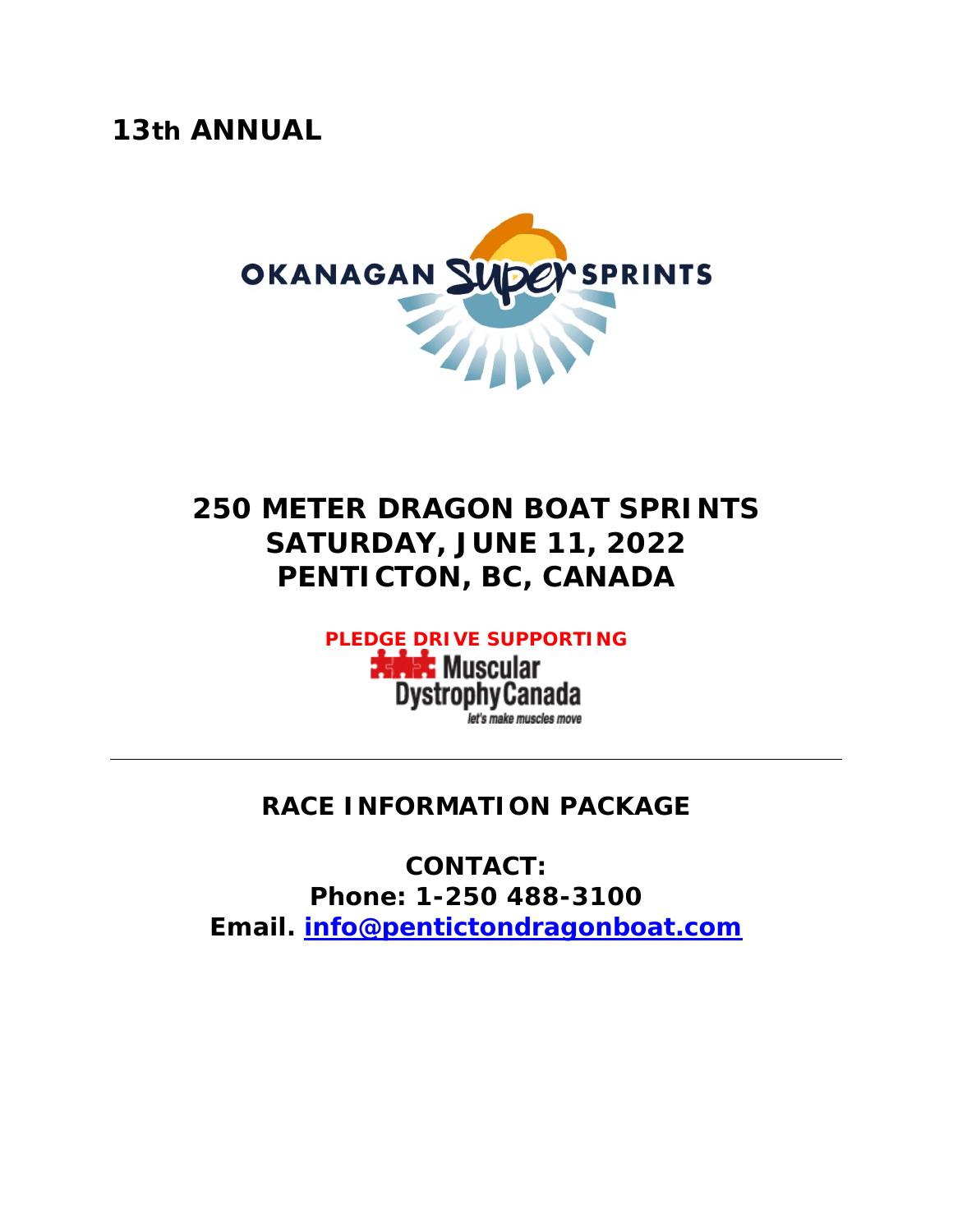#### **2022 OKANAGAN SUPER SPRINTS Race Information Package**

**Date:** Saturday, June 11, 2022

**Location:** Penticton Paddling Centre - Skaha Lake Park

**Race Distance:** 250 meters

**Event Type:** Mixed and Women's. See Additional Information section for details.

**Boats:** Millennium Dragon Boats

## **Race Fees & Deadlines**

- Deadline: June 5, 2022
- Fees:  $$360 + GST = $378$

*\*Junior Teams:* Half price\*

**\*Festival Cancellation/Refund Policy**  There will be 15% administrative fee for all withdrawals. The final date to withdraw a team from the festival is **June 7, 2022**. There will be no refunds of any type after this date, including if the festival is cancelled due to safety/weather reasons out of control of the organizers.

# **REGISTRATION INSTRUCTIONS:**

**Step 1: Register online at [www.pentictondragonboat.com/events/](http://www.pentictondragonboat.com/events/)**

This step cannot be omitted – mailing forms and a cheque does not get your team registered!

#### **Step 2: Make your payment – either by e-transfer or by cheque**

- **E-Transfer** to [info@pentictondragonboat.com.](mailto:info@pentictondragonboat.com) Please include your team name in the message field.
- **OR Mail cheque payable to "Penticton Dragon Boat Festival Society" to:** Penticton Dragon Boat Festival c/o 860 Arayle Street Penticton, BC, Canada, V2A 5N7

#### **Step 3: Submit your COMPLETE team registration documents on race day at the Skaha Lake race site prior to your first race:**

- Individually signed "*Adult Group Waiver / Team Roster"* form.
- Junior Group Acknowledgement of Risk and Roster forms (for paddlers under 19 years of age).

#### *Please ensure all forms are complete and that all fields are typed and/or signed. Any names or addresses that cannot be easily read will be discarded and that individual or team will be prevented from racing. Team Managers MUST provide an email contact. All forms must be sent to Penticton Dragon Boat Festival.*

**\*Privacy Statement:** All personal information given by participants will only be used for administration and regular communication with respect to the festival and related programs and events. Your information will not be sold or given to anyone else with commercial intentions or otherwise.